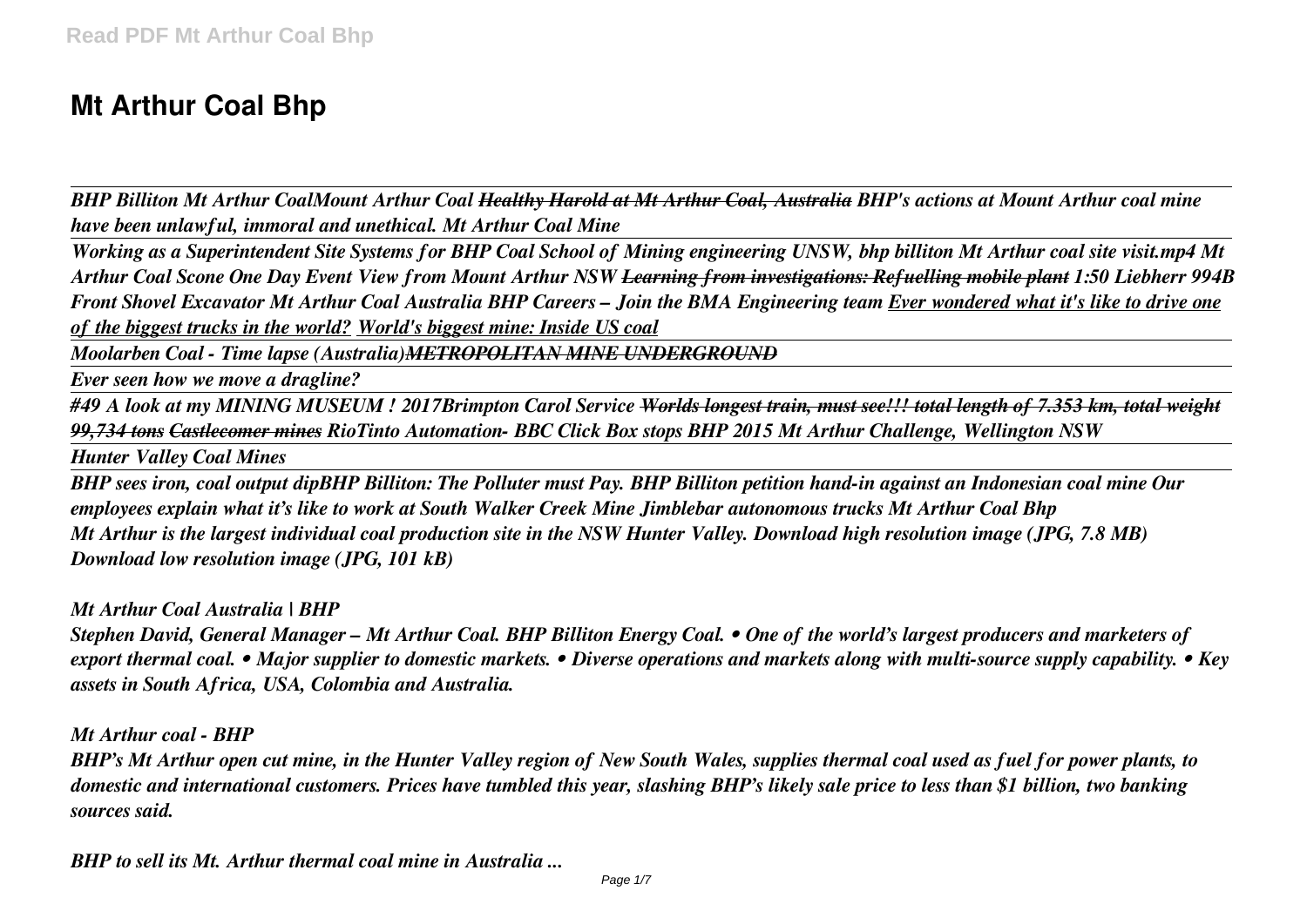*BHP Mt Arthur Community Response Line: 1800 882 044. Annual Reviews. Mt Arthur Coal Annual Review FY20 (PDF 3 MB) Mt Arthur Coal Annual Review FY19 (PDF 9.3 MB) Mt Arthur Coal Annual Environmental Management Report FY17 (PDF 10.9 MB) Mt Arthur Coal Annual Environmental Management Report FY16 (PDF 18.8 MB)*

#### *Regulatory information | BHP*

*Contractors working for BHP Mt Arthur Coal must first be registered in the BHP Mt Arthur Coal Contractor Management System.*

#### *BHP Mt Arthur Coal Contractors*

*BHP has been attempting to divest the Mt Arthur mine, which is the largest coal mine in New South Wales' Hunter Valley and worth around \$1 billion. To keep up to date with Australian Mining ...*

# *BHP issues redundancies at Mt Arthur: CFMEU - Australian ...*

*Thanks to a long-term partnership with BHP Mt Arthur Coal, Hunter Life Education has been able to visit more than 3,000 students in Muswellbrook and the Upper Hunter annually to help build their awareness, knowledge, strategies and skills they need to make safer and healthier life choices.*

#### *New South Wales Energy Coal | BHP*

*The company's efforts to sell Mt Arthur have previously been widely reported, but it has never before publicly committed to selling its coal assets. In addition to the Mt Arthur mine, BHP owns a...*

*BHP commits to selling its thermal coalmines within two ...*

*We also have substantial interests in oil, gas and energy coal. Our strategy is to have the best capabilities, best commodities and best assets to create long-term value and high returns. We aspire to have industry-leading capabilities applied to a portfolio of world-class assets in the most attractive commodities.*

#### *Structure and strategy | BHP*

*Wednesday, June 24th, 2020. BHP has appointed JP Morgan to sell the miner's Australian thermal coal mine Mt Arthur in Newcastle, in east coast of Australia, in a bid to achieve BHP's long-term goal of reducing carbon footprint, a source close to the matter said June 24. There were no specific timelines available for the sale process, and BHP has yet to list down the finalists for an acquisition, he added.*

*BHP hires JP Morgan to sell Australian thermal coal mine ...*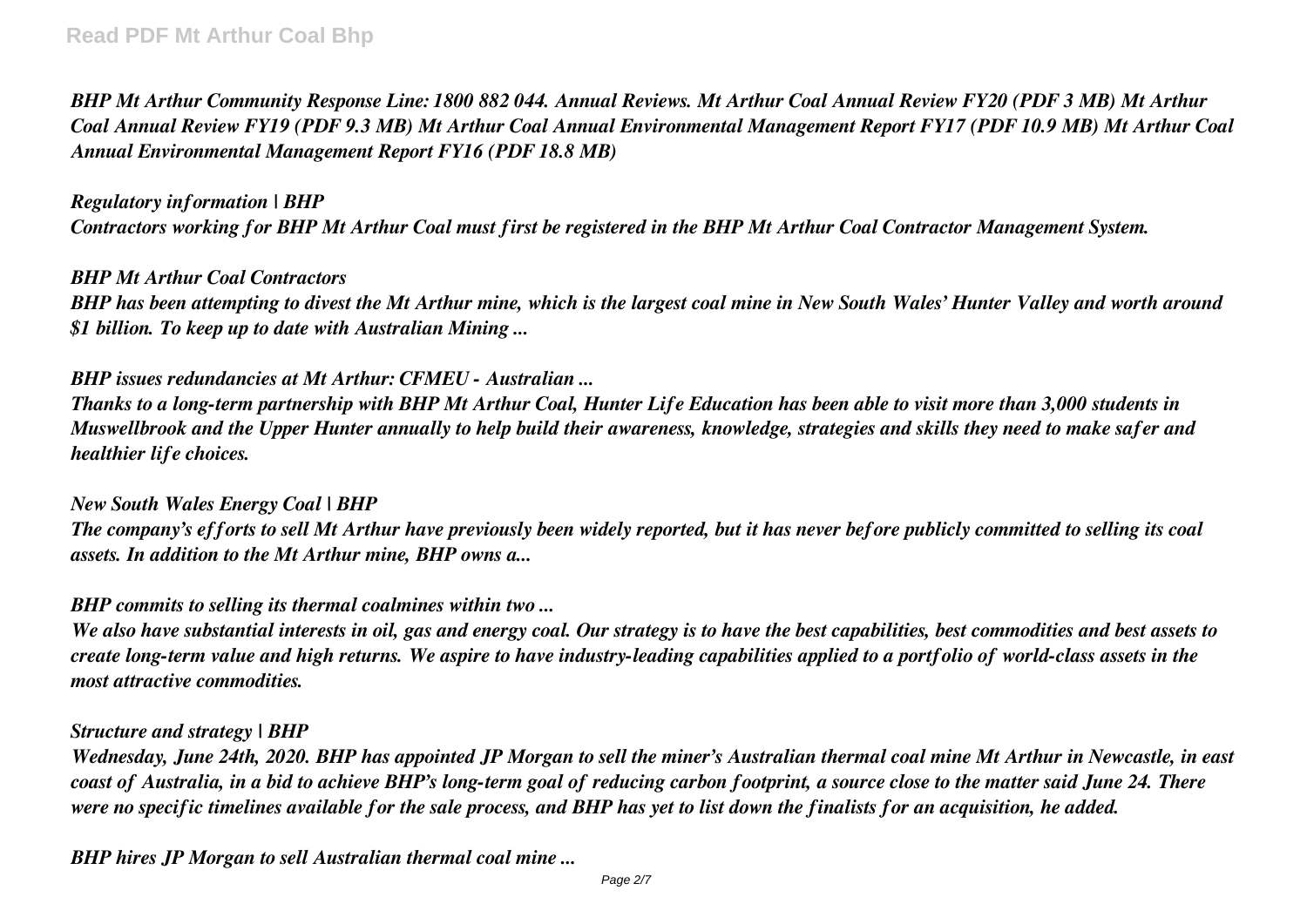*More on Queensland Coal. BHP Queensland and New South Wales . New South Wales Energy Coal (Australia) New South Wales Energy Coal consists of the Mt Arthur Coal open-cut energy coal mine in the Hunter Valley region of New South Wales, Australia. The site produces coal for domestic and international customers in the energy sector.*

#### *Minerals Australia | BHP*

*The coal Mt Arthur sells to China typically contains 5500 kilocalories of energy per kilogram. Japanese and many Korean customers typically prefer coal with at least 6000 kilocalories of energy per...*

#### *BHP upgrades coal to dodge China ban - afr.com*

*After years of hinting that it did not want to continue mining thermal coal, BHP confirmed on Tuesday it would seek to exit its Mt Arthur mine in NSW and its 33 per cent stake in the Cerrejon mine...*

# *BHP confirms coal exits as profits underwhelm*

*Coal is the latest Australian export to be blacklisted by China (pictured, the BHP Mt Arthur coal mine in Muswellbrook in the Upper Hunter region north of Sydney)*

#### *China blacklists Australia's coal industry while accusing ...*

*BHP (ASX, LON: BHP), the world's largest miner, is said to have hired Macquarie Bank and JP Morgan to sell its Mt Arthur thermal coal mine in Australia, as pressure from investors and the public to...*

*BHP to sell Australian thermal coal mine - MINING.COM Mt Arthur is the largest individual coal production site in the NSW Hunter Valley. Download high resolution image (JPG, 3.2 MB) Download low resolution image (JPG, 87 kB)*

#### *Mt Arthur Coal Australia | BHP*

*The Mt Arthur coal mine is the largest coal mine in New South Wales' Hunter Valley region and is expected to be worth around \$1 billion. It is forecast to have production of between 15 and 17 million tonnes for the 12 months ended on June 30. BHP hired Macquarie bank and JP Morgan to sell the thermal coal mine last year, sources said.*

*BHP coal exit stalled by Mt Arthur bids - Australian Mining BHP Billiton has approved an expansion of the Mt Arthur Coal mine in New South Wales, to increase production of saleable thermal coal*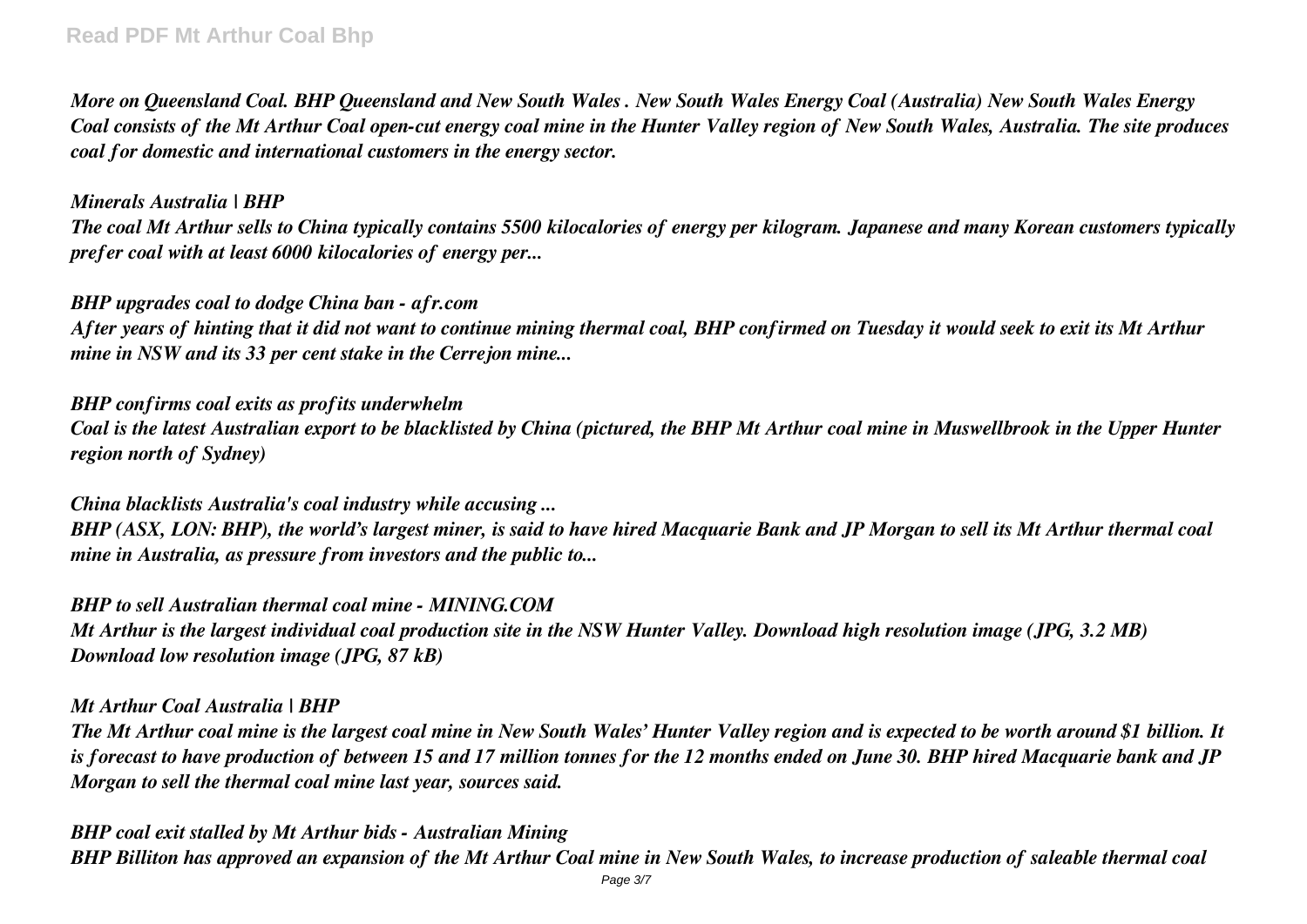*from 11.5 million tonnes per annum (mtpa) to approximately 15 mtpa (run-of-mine coal production increasing to 20 mtpa).*

*BHP Billiton to expand Australian coal mine - ScienceDirect*

*BHP's Mt Arthur Coal is the largest individual coal production site in the region. Located less than 5 kilometres from Muswellbrook, NSW we produce high quality, clean energy coal for international and domestic customers.*

*BHP Billiton Mt Arthur CoalMount Arthur Coal Healthy Harold at Mt Arthur Coal, Australia BHP's actions at Mount Arthur coal mine have been unlawful, immoral and unethical. Mt Arthur Coal Mine* 

*Working as a Superintendent Site Systems for BHP Coal School of Mining engineering UNSW, bhp billiton Mt Arthur coal site visit.mp4 Mt Arthur Coal Scone One Day Event View from Mount Arthur NSW Learning from investigations: Refuelling mobile plant 1:50 Liebherr 994B Front Shovel Excavator Mt Arthur Coal Australia BHP Careers – Join the BMA Engineering team Ever wondered what it's like to drive one of the biggest trucks in the world? World's biggest mine: Inside US coal*

*Moolarben Coal - Time lapse (Australia)METROPOLITAN MINE UNDERGROUND*

*Ever seen how we move a dragline?*

*#49 A look at my MINING MUSEUM ! 2017Brimpton Carol Service Worlds longest train, must see!!! total length of 7.353 km, total weight 99,734 tons Castlecomer mines RioTinto Automation- BBC Click Box stops BHP 2015 Mt Arthur Challenge, Wellington NSW* 

*Hunter Valley Coal Mines*

*BHP sees iron, coal output dipBHP Billiton: The Polluter must Pay. BHP Billiton petition hand-in against an Indonesian coal mine Our employees explain what it's like to work at South Walker Creek Mine Jimblebar autonomous trucks Mt Arthur Coal Bhp Mt Arthur is the largest individual coal production site in the NSW Hunter Valley. Download high resolution image (JPG, 7.8 MB) Download low resolution image (JPG, 101 kB)*

*Mt Arthur Coal Australia | BHP*

*Stephen David, General Manager – Mt Arthur Coal. BHP Billiton Energy Coal. • One of the world's largest producers and marketers of export thermal coal. • Major supplier to domestic markets. • Diverse operations and markets along with multi-source supply capability. • Key assets in South Africa, USA, Colombia and Australia.*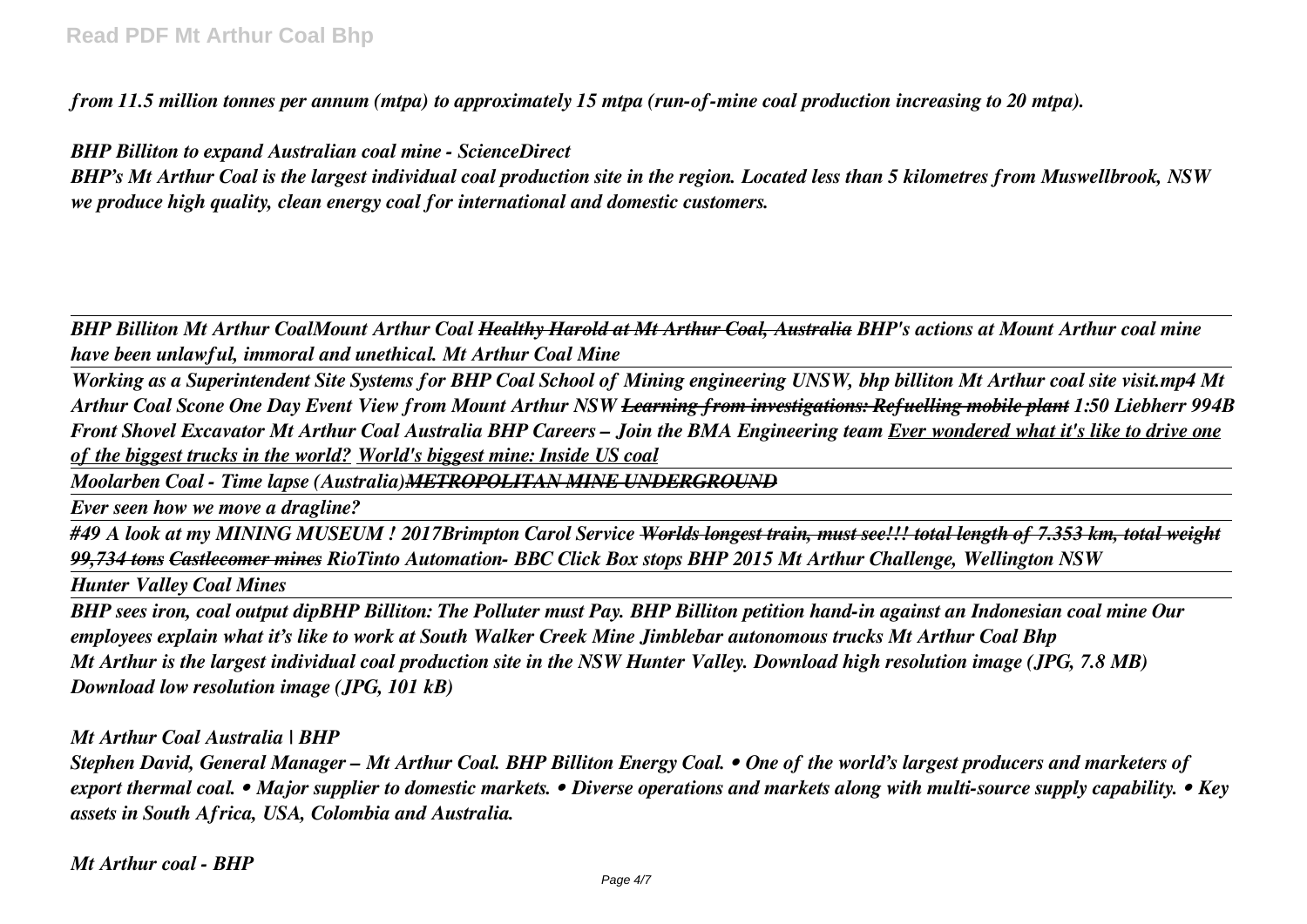*BHP's Mt Arthur open cut mine, in the Hunter Valley region of New South Wales, supplies thermal coal used as fuel for power plants, to domestic and international customers. Prices have tumbled this year, slashing BHP's likely sale price to less than \$1 billion, two banking sources said.*

# *BHP to sell its Mt. Arthur thermal coal mine in Australia ...*

*BHP Mt Arthur Community Response Line: 1800 882 044. Annual Reviews. Mt Arthur Coal Annual Review FY20 (PDF 3 MB) Mt Arthur Coal Annual Review FY19 (PDF 9.3 MB) Mt Arthur Coal Annual Environmental Management Report FY17 (PDF 10.9 MB) Mt Arthur Coal Annual Environmental Management Report FY16 (PDF 18.8 MB)*

*Regulatory information | BHP Contractors working for BHP Mt Arthur Coal must first be registered in the BHP Mt Arthur Coal Contractor Management System.*

*BHP Mt Arthur Coal Contractors*

*BHP has been attempting to divest the Mt Arthur mine, which is the largest coal mine in New South Wales' Hunter Valley and worth around \$1 billion. To keep up to date with Australian Mining ...*

#### *BHP issues redundancies at Mt Arthur: CFMEU - Australian ...*

*Thanks to a long-term partnership with BHP Mt Arthur Coal, Hunter Life Education has been able to visit more than 3,000 students in Muswellbrook and the Upper Hunter annually to help build their awareness, knowledge, strategies and skills they need to make safer and healthier life choices.*

#### *New South Wales Energy Coal | BHP*

*The company's efforts to sell Mt Arthur have previously been widely reported, but it has never before publicly committed to selling its coal assets. In addition to the Mt Arthur mine, BHP owns a...*

*BHP commits to selling its thermal coalmines within two ...*

*We also have substantial interests in oil, gas and energy coal. Our strategy is to have the best capabilities, best commodities and best assets to create long-term value and high returns. We aspire to have industry-leading capabilities applied to a portfolio of world-class assets in the most attractive commodities.*

*Structure and strategy | BHP*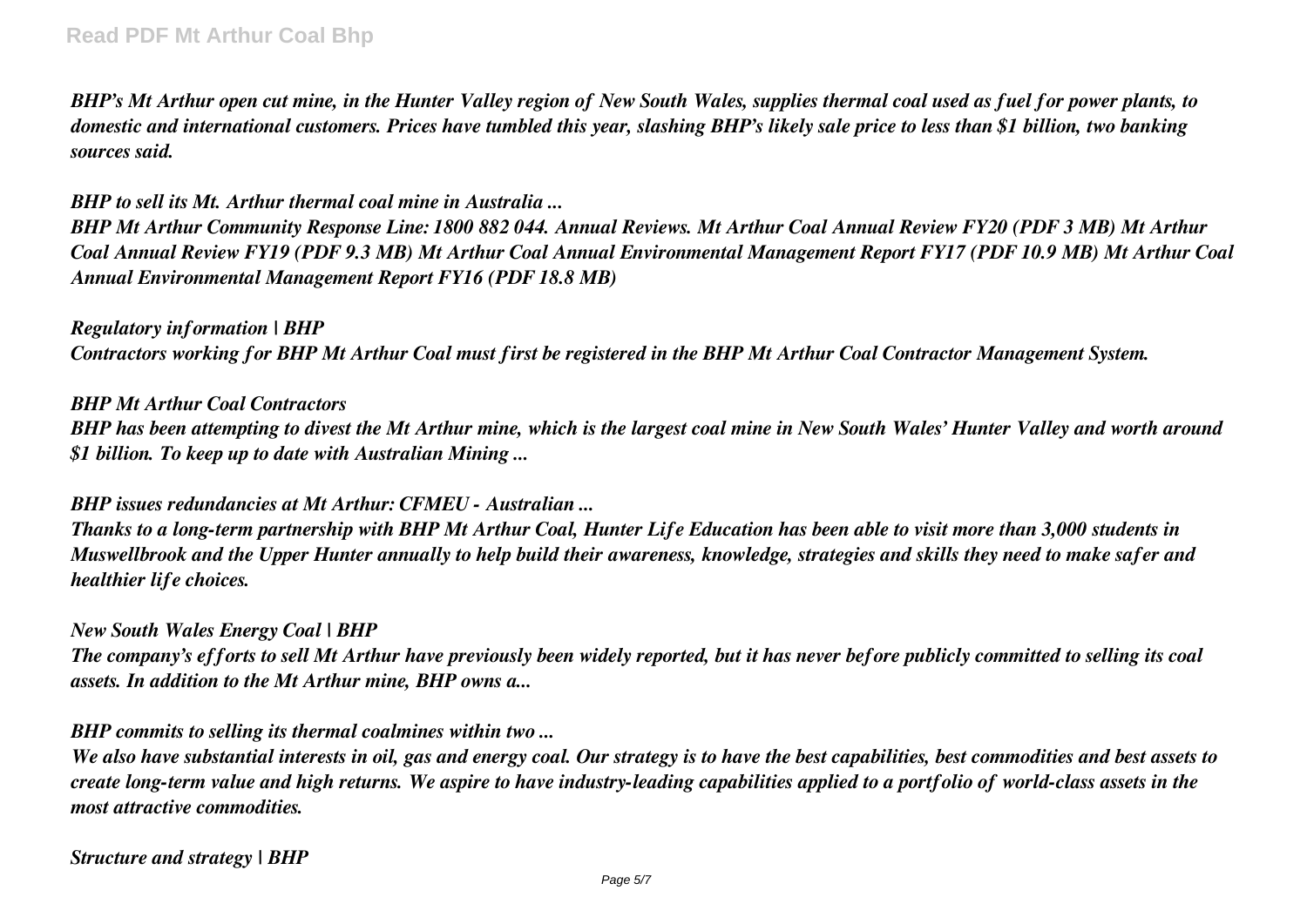# **Read PDF Mt Arthur Coal Bhp**

*Wednesday, June 24th, 2020. BHP has appointed JP Morgan to sell the miner's Australian thermal coal mine Mt Arthur in Newcastle, in east coast of Australia, in a bid to achieve BHP's long-term goal of reducing carbon footprint, a source close to the matter said June 24. There were no specific timelines available for the sale process, and BHP has yet to list down the finalists for an acquisition, he added.*

# *BHP hires JP Morgan to sell Australian thermal coal mine ...*

*More on Queensland Coal. BHP Queensland and New South Wales . New South Wales Energy Coal (Australia) New South Wales Energy Coal consists of the Mt Arthur Coal open-cut energy coal mine in the Hunter Valley region of New South Wales, Australia. The site produces coal for domestic and international customers in the energy sector.*

#### *Minerals Australia | BHP*

*The coal Mt Arthur sells to China typically contains 5500 kilocalories of energy per kilogram. Japanese and many Korean customers typically prefer coal with at least 6000 kilocalories of energy per...*

#### *BHP upgrades coal to dodge China ban - afr.com*

*After years of hinting that it did not want to continue mining thermal coal, BHP confirmed on Tuesday it would seek to exit its Mt Arthur mine in NSW and its 33 per cent stake in the Cerrejon mine...*

#### *BHP confirms coal exits as profits underwhelm*

*Coal is the latest Australian export to be blacklisted by China (pictured, the BHP Mt Arthur coal mine in Muswellbrook in the Upper Hunter region north of Sydney)*

#### *China blacklists Australia's coal industry while accusing ...*

*BHP (ASX, LON: BHP), the world's largest miner, is said to have hired Macquarie Bank and JP Morgan to sell its Mt Arthur thermal coal mine in Australia, as pressure from investors and the public to...*

*BHP to sell Australian thermal coal mine - MINING.COM Mt Arthur is the largest individual coal production site in the NSW Hunter Valley. Download high resolution image (JPG, 3.2 MB) Download low resolution image (JPG, 87 kB)*

*Mt Arthur Coal Australia | BHP The Mt Arthur coal mine is the largest coal mine in New South Wales' Hunter Valley region and is expected to be worth around \$1 billion. It*